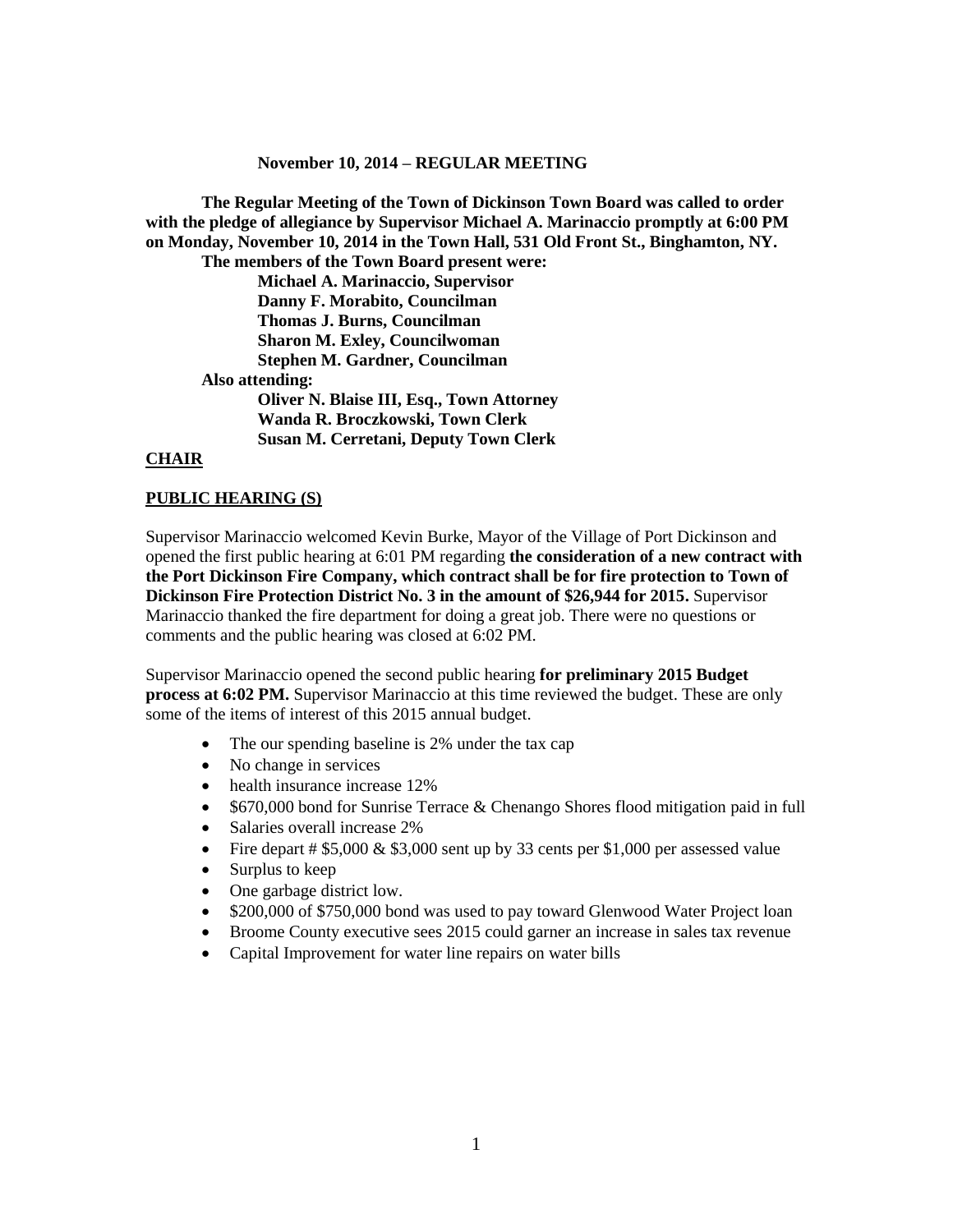## **PUBLIC HEARING FOR PRELIMINARY 2015 BUDGET PROCESS (Continued)**

At this time Supervisor Marinaccio opened up the hearing to public comments.

**Q:** Resident Jim Love was interested in the financial condition of **Glenwood Cemetery** and is the burials enough to sustain profitability?

**A:** Supervisor Marinaccio reviewed the situation back when the town 'inherited' managing the cemetery and explained that the expenses to maintain it are high. Social Services burials, we only get what is allowable for SS burials and is not enough to cover the cost. The town currently employs one full time person at the site and in the future considering hiring out the lawn service to a private contractor to bring that employee into the highway department fulltime. The Town is in the red and it is costing the Town approximately \$20,000-\$30,000 per year. By New York State law the **Town** has to maintain it.

**Q:** Mr. Love inquired how much revenue the **Town** receives from the **Broome County Correctional Facility (BCCF)**.

**A:** The revenue is down as there are more local inmates incarcerated at the **BCCF** and any over flow then the **County** has to board them out at an expense to the **County**. In the future years the Sheriff estimates come from a recent survey that there will be 750 inmates, currently there are 500. Supervisor Marinaccio closed the Public Hearing at 6:15 PM.

### **SUPERVISOR'S REPORT**

Supervisor Marinaccio welcomed everyone and gave his report for the month of November. His report will be placed on file. Here are some highlights:

- Supervisor Marinaccio is currently looking for BMTS funding for our Phelps St. project. Cyndi Paddick from BMTS is assisting me in this effort.
- Status: **The Planning Board Comprehensive Plan**: The planning board continues to meet on updating our comprehensive plan. Coughlin & Gerhart will be conducting a seminar on Nov. 8 that will be of interest to the planning board members. I encourage them to attend.
- Status: **Port Dickinson Public Works**: The Town will continue to meet with village officials to review the possible consolidation of the village and town public works departments. Our attorneys are involved in this effort and we hope to have specifics to share with everyone in the near future. The goal is to begin the consolidation in 2016.
- **The NYS DOT** information meetings in regard to the installation of noise barriers along RT. 17/I-86 corridor that runs past the Sowden St. area in our town were well attended. Mr. Marinaccio did not hear of any concerns or anyone against the barriers. He was told by NYS DOT that the barriers could be built in early 2015. Thanks to Joel and his staff for distributing the meeting notices to the residents in the affected area.
- The next meeting of the **BC Association of Towns & Villages** is scheduled for Thursday, November 20, 6:30 PM at the Spot Restaurant. Our guest speaker is Executive Director of the Broome County Industrial Development Agency, Kevin McLaughlin.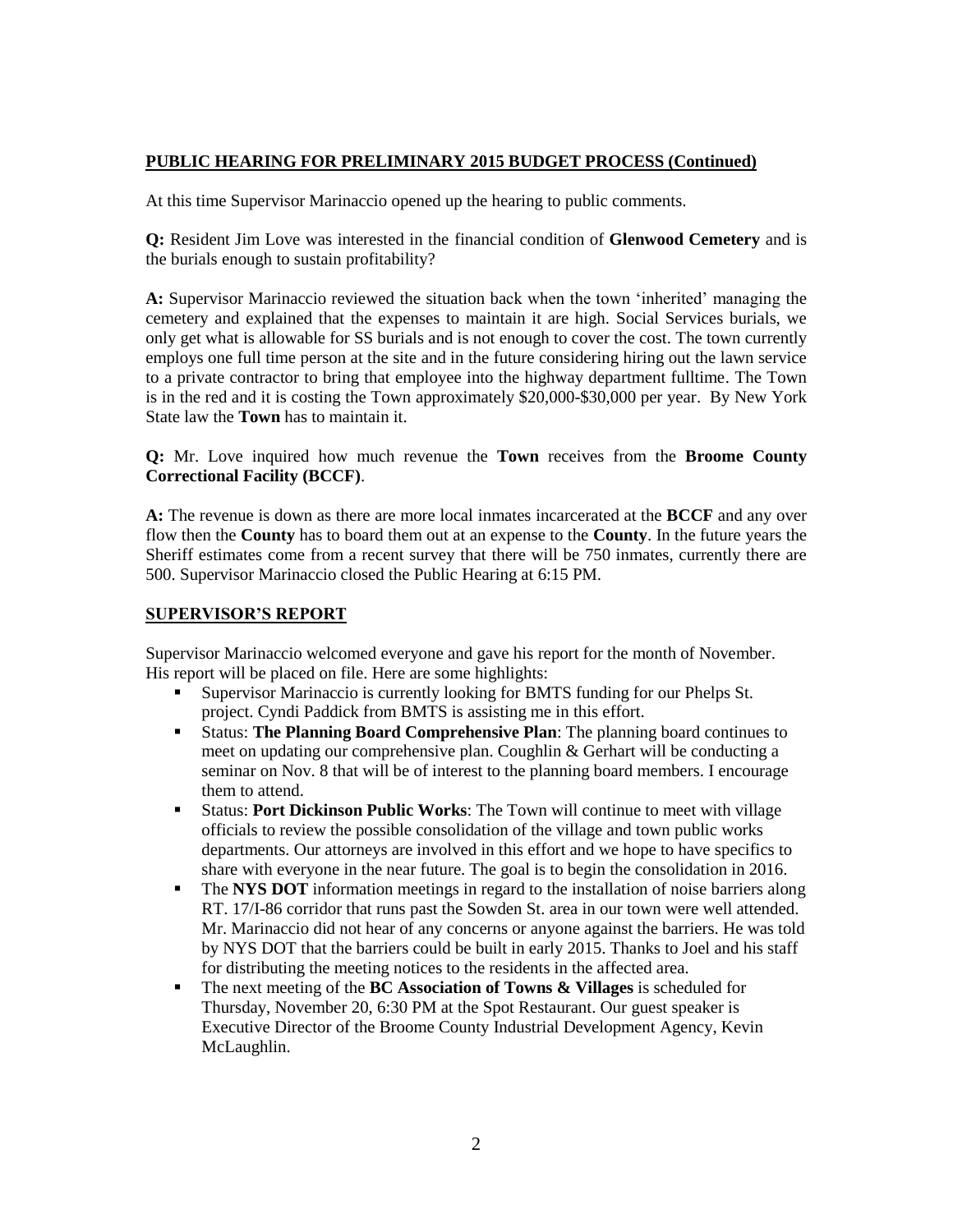## **SUPERVISOR'S REPORT (continued)**

- Mr. Marinaccio continues to attend the **SUNY-Best Committee** meetings that are held once per month for the next year or so. They continue to be extremely interesting and very informative. We have focused on the relationships between college and the city/town where they are located. Our goal is to develop the City of Binghamton and some of the surrounding communities as a College town and increase communications and awareness between the colleges and the community. At Thursday's meeting, a speaker focused on how Cornell University is working with the City of Ithaca and the Town of Ithaca on various projects.
- Mayors and supervisors met with **County Executive Preston** and her staff to discuss the affects of the property tax cap and the refunds that some of our residents are receiving for school taxes and later on, municipal taxes. We have decided to not hold a press conference on this issue at this time but instead, continue to meet and discuss ways that we can receive some relief from various mandates or receive exemptions on some items that we pay for through our property taxes.
- **The County Board of Ethics** will be meeting on Nov. 12, 4pm to review a communication addressed to the Board.
- The audit of the Town Clerk was completed and no problems were found. The Town Court will be audited soon.
- **NYSEG** warning letters-None
- Code violations  $-3$  Code violations of various degrees; tall weeds, construction equipment stored openly in front yard, unlicensed dump truck and sewer backing up; Health Dept responded.
- **Dog Control Officer's report** Supervisor Marinaccio received the monthly report for both the Village and our Town. Stray dogs, addressed No Dogs Allowed in Port Dickinson Park with the dog owner, dog being walked in Port Dickinson park with no leash, 3 dogs defecating on residents front yard, letter sent to dog control officer indicating that someone has 3 dogs. This was addressed with the dog owner and he will not replace one of the dogs once they pass on. Dog running loose in Sunrise Terrace, dog picked up 3 times in the past for running loose and no license. License was issued along with 2 tickets.

# **PUBLIC COMMENTS**

Supervisor Marinaccio opened up the meeting for public comments regarding his report. No one came forward.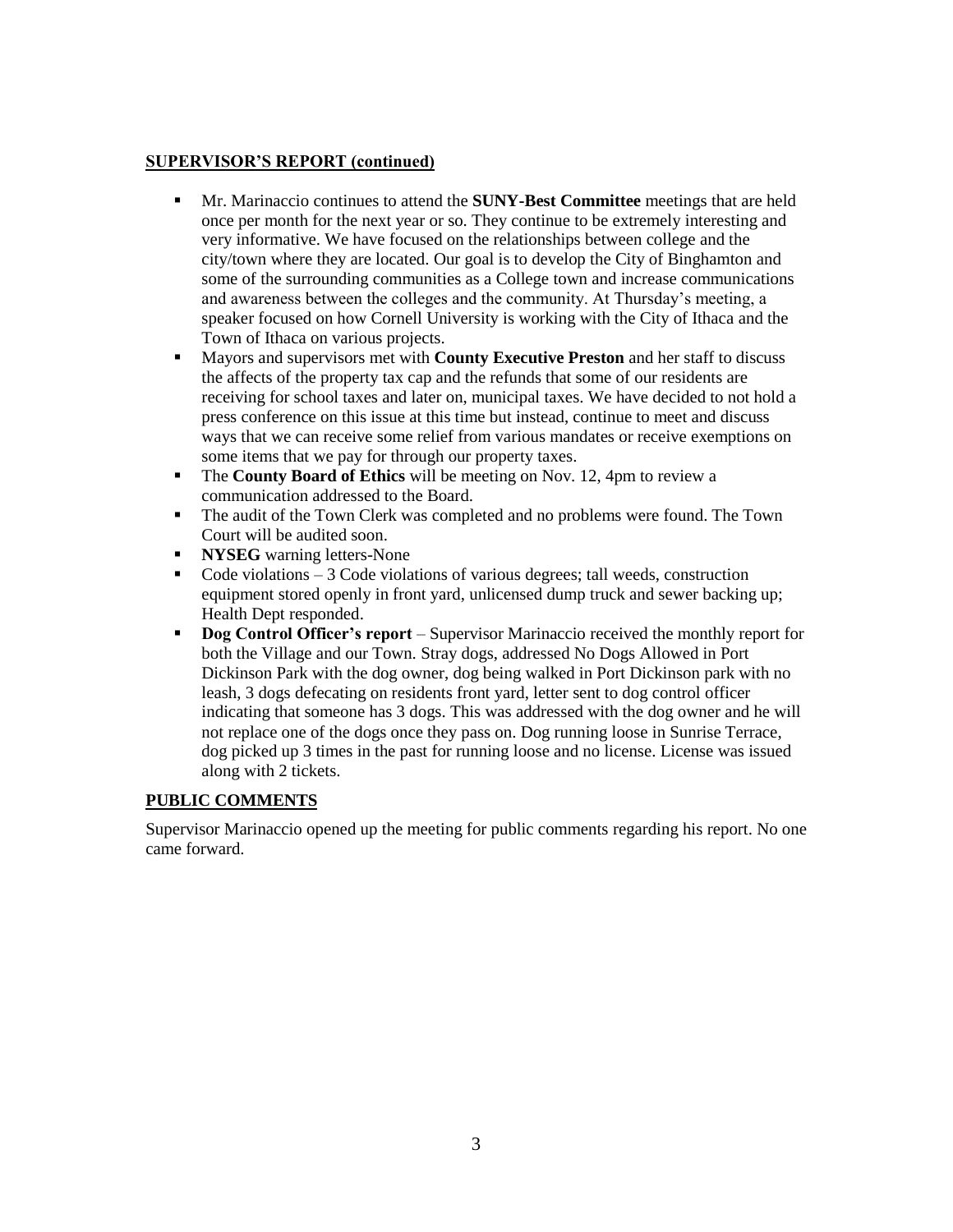### **APPROVAL OF MINUTES**

On a motion by Councilman Gardner seconded by Councilwoman Exley to approve the Work Session October 6 and Regular Meeting Minutes of October 14 , 2014. All in favor. Vote -5 Ayes, Nays-0.

### **ABSTRACTS for Voucher #11**

Abstract Summary of Audited Vouchers for Funds respectively in the amount of \$327,901.76. On Motion from Councilman Morabito, seconded by Councilman Burns to approve. Vote Ayes  $-5$ , Nays  $-0$ .

Supervisor Marinaccio voting Aye Councilman Morabito voting Aye Councilman Burns voting Aye Councilwoman Exley voting Aye Councilman Gardner voting Aye Unanimously passed and noted as duly adopted.

# **ATTORNEY**

### **RESOLUTION 2014-53**

The following Resolution was offered by Councilman Morabito, who moved its adoption, seconded by Councilman Gardner.

BE IT RESOLVED, by the Town Board of the Town of Dickinson, Broome County, New York as follows: **the new contract with the Port Dickinson Fire Company, which contract shall be for fire protection to Town of Dickinson Fire Protection District No. 3 in the amount of \$26,944 for 2015.**

Supervisor Marinaccio believes there is a small increase for this one year contract. The Village of Port Dickinson will be contacted to see about the original copy of this agreement.

The question of adoption of the foregoing Resolution was duly put to a vote on roll call which resulted as follows: All in favor. Vote  $Aves - 5$ , Nays  $- 0$ .

Supervisor Marinaccio voting Aye Councilman Morabito voting Aye Councilman Burns voting Aye Councilwoman Exley voting Aye Councilman Gardner voting Aye

All in favor. Copy of contract attached.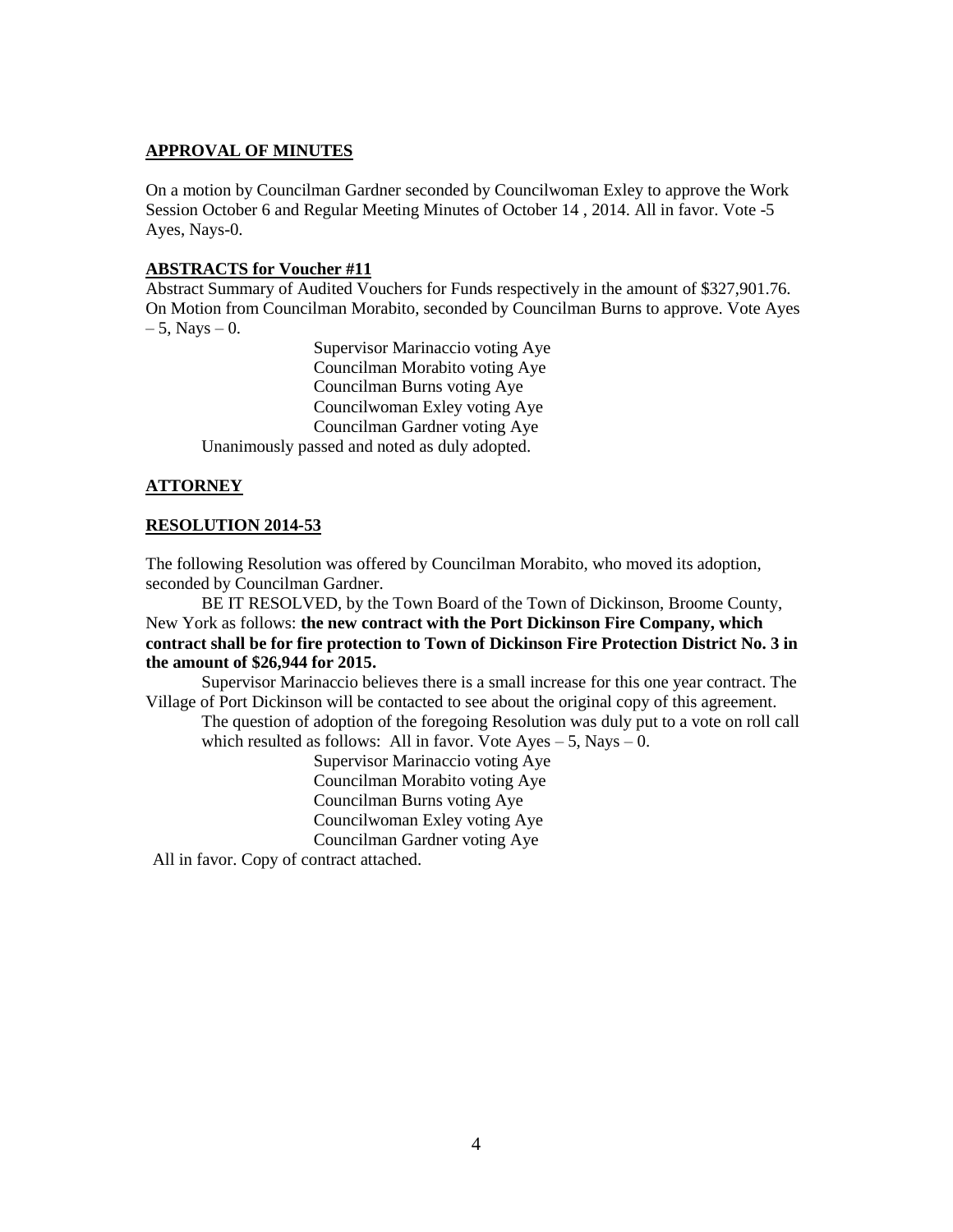#### **RESOLUTION 2014-54**

The following Resolution was offered by Councilwoman Exley, who moved its adoption, seconded by Councilman Gardner.

BE IT RESOLVED, by the Town Board of the Town of Dickinson, Broome County, New York as follows: **Resolution Adopting annual budget for 2015.**

WHEREAS, this Board having, on the  $10<sup>th</sup>$  of November, 2014 commencing at 6:05 p.m., duly held a public hearing on the preliminary budget approved by this Board and filed with the Town Clerk for the fiscal year commencing January 1, 2015 including the budgets for all special districts for 2015, and having heard all persons desiring to be heard in the matter of the budget for this Town for such fiscal year, and having been fully discussed and considered,

NOW, THEREFORE, BE IT RESOLVED that said Preliminary Budget approved and filed as aforesaid, including all special districts for 2015, and is hereby approved and established as the annual budget for this Town for the fiscal year beginning January 1, 2015 and that such annual budget be so adopted in detail in the minutes of the proceedings of this Town Board, and be it further

RESOLVED, that the Town Clerk of the Town shall prepare and certify as provided by law, duplicate copies of the said annual budget hereby adopted, shall attach thereto an exemption report in compliance with the requirements of Chapter 258 of the Laws of 2008, and deliver one of such copies to the Supervisor of the Town, and that the Supervisor shall present such copy to the Board of Legislators of the County as required by law.

Supervisor Marinaccio stated all departments worked hard a most especially the Highway, department. Instead of going to the Highway department's surplus a loan will be taken out. Councilman Morabito reiterated it has to stop of us going to surplus.

The question of adoption of the foregoing Resolution was duly put to a vote on roll call which resulted as follows: All in favor. Vote  $Ayes - 5$ , Nays  $- 0$ . Supervisor Marinaccio voting Aye Councilman Morabito voting Aye Councilman Burns voting Aye Councilwoman Exley voting Aye Councilman Gardner voting Aye

All in favor.

## **REMINDER SPECIAL MEETING NOVEMBER 24TH .**

Supervisor Marinaccio reminded all of us of the special meeting regarding annexation of **932 Upper Front Street to Town of Chenango** that begins at 7:00PM and the Public Hearing is scheduled at 7:05PM. It was published in the Press on Friday, October 24, 2014, 30 days prior to the hearing. Surrounding residents were mailed a letter along with the meeting notice. A simple majority vote of affected property owners will be required and must be completed within 90 days after the public hearing.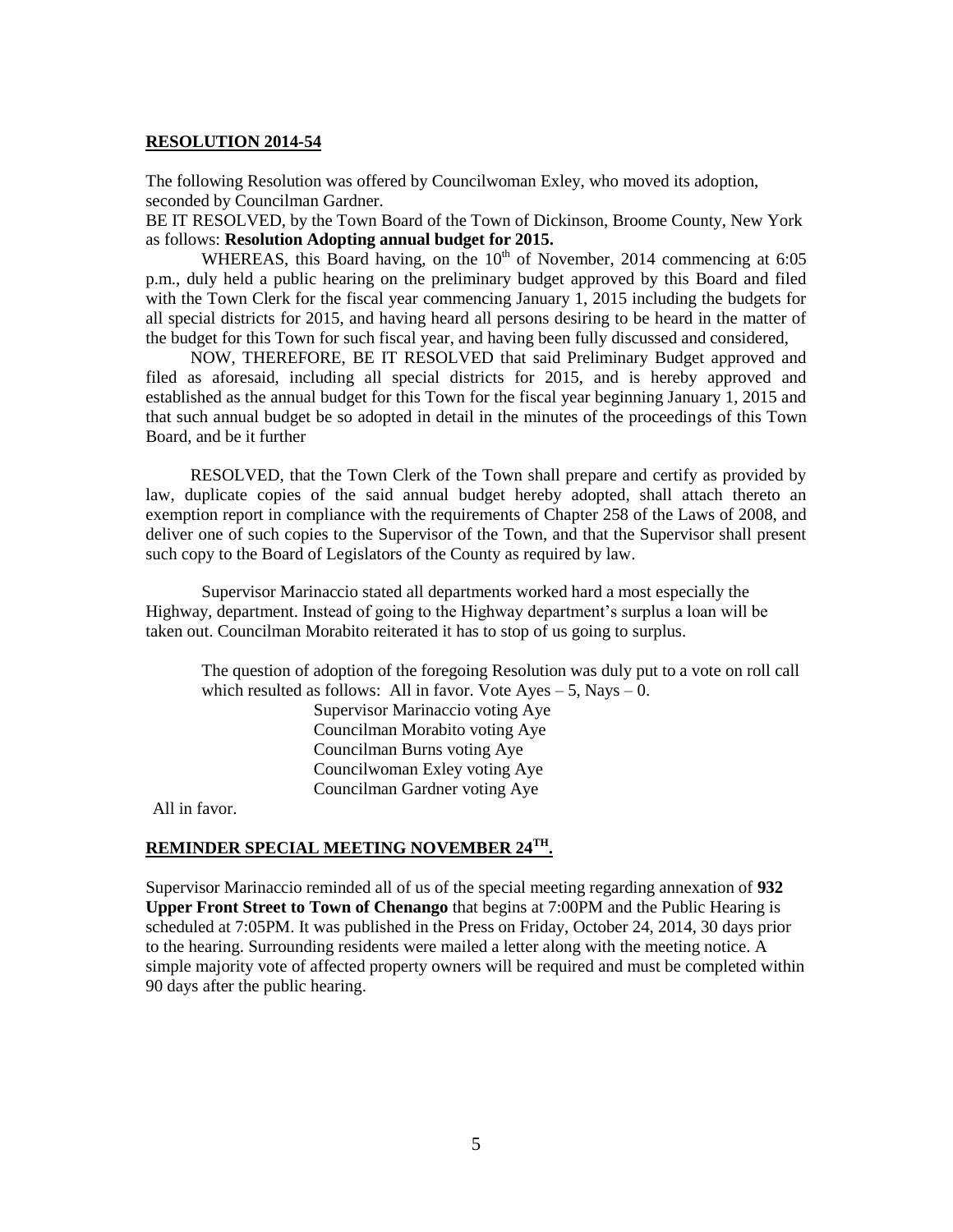### **RESOLUTION 2014-55**

The following Resolution was offered by Councilman Gardner, who moved its adoption, seconded by Councilwoman Exley.

BE IT RESOLVED, by the Town Board of the Town of Dickinson, Broome County, New York as follows: **declaring Marion Street parcel as surplus and authorizing transfer to Mr. & Mrs. Katusha. Permissive Referendum notice would need to be filed in the legal section of the newspaper within 10 days.**

The question of adoption of the foregoing Resolution was duly put to a vote on roll call which resulted as follows: All in favor. Vote  $Ayes - 5$ , Nays  $- 0$ .

Supervisor Marinaccio voting Aye Councilman Morabito voting Aye Councilman Burns voting Aye Councilwoman Exley voting Aye Councilman Gardner voting Aye

All in favor. Resolution attached.

# **RESOLUTION 2014-56**

The following Resolution was offered by Councilman Morabito, who moved its adoption, seconded by Councilman Burns.

BE IT RESOLVED, by the Town Board of the Town of Dickinson, Broome County, New York as follows: **renewal of Chenango water contract.** The water rate will be \$2.70 per cubic foot of water for 2015, a one year contract.

The question of adoption of the foregoing Resolution was duly put to a vote on roll call which resulted as follows: All in favor. Vote  $Ayes - 5$ , Nays  $- 0$ .

> Supervisor Marinaccio voting Aye Councilman Morabito voting Aye Councilman Burns voting Aye Councilwoman Exley voting Aye Councilman Gardner voting Aye

All in favor. Resolution attached.

# **RESOLUTION 2014-57**

The following Resolution was offered by Councilwoman Exley, who moved its adoption, seconded by Councilman Burns.

BE IT RESOLVED, by the Town Board of the Town of Dickinson, Broome County, New York as follows: **Adopting transitional duty and hazardous materials policies to employee handbook.** 

The question of adoption of the foregoing Resolution was duly put to a vote on roll call which resulted as follows: All in favor. Vote  $Ayes - 5$ , Nays  $- 0$ .

Supervisor Marinaccio voting Aye

Councilman Morabito voting Aye

Councilman Burns voting Aye

Councilwoman Exley voting Aye

Councilman Gardner voting Aye

All in favor. Policies attached hereto and will be incorporated into Employee Handbook.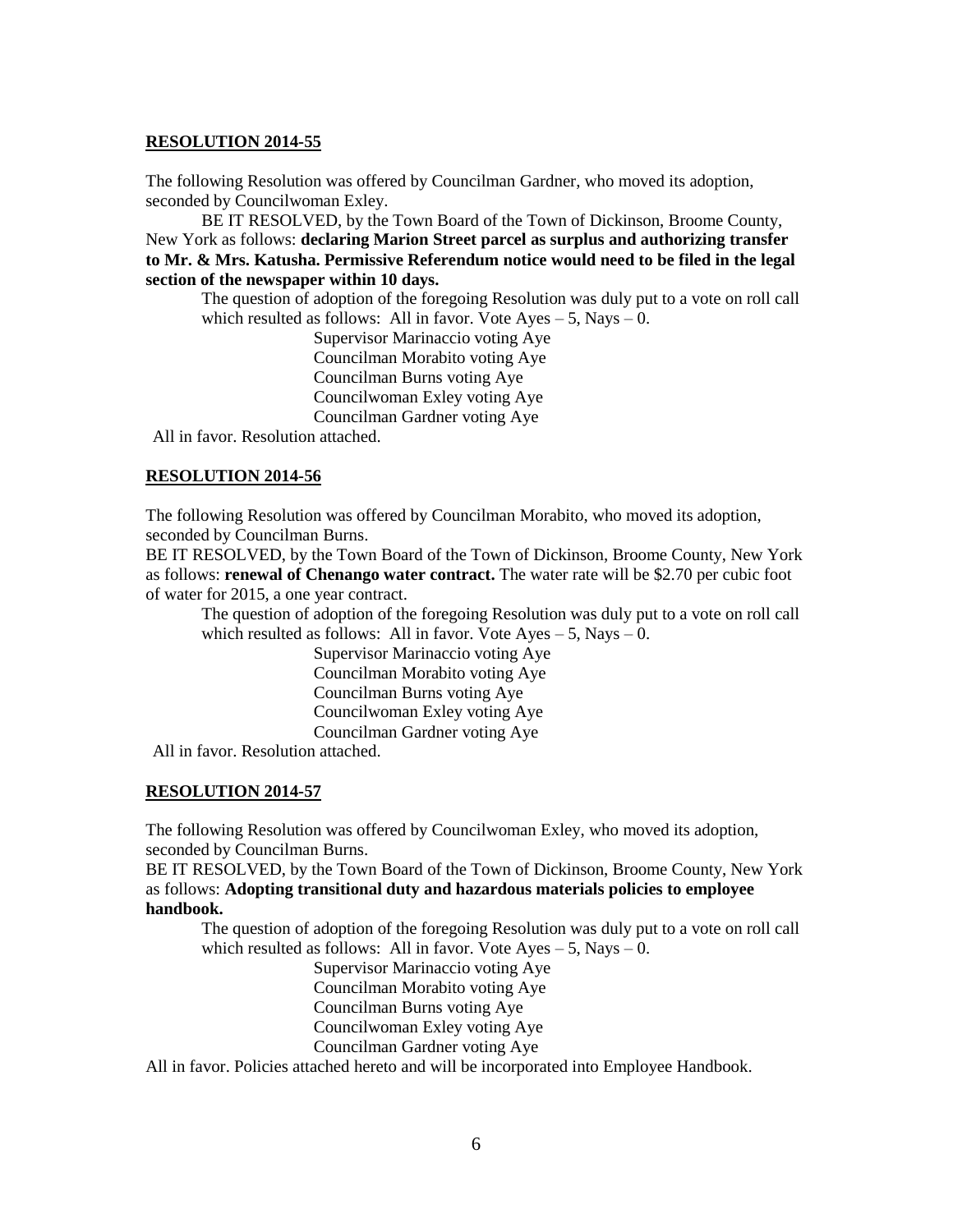### **SENATOR LIBOUS \$50,000 GRANT**

Supervisor Marinaccio has not received final word about the grant for three items.

## **PROSPECT TERRACE FIRE DEPARTMENT**

Supervisor Marinaccio was contacted by Mark DeMario of the Volunteer PTFD that in the future he would be interested in doing a fire safety information session for residents sometime in early 2015.

## **BROOME VOLUNTEER EMERGENCY SQUAD REVIEW OF EBOLA**

Supervisor Marinaccio has been contacted by Broome Volunteer Emergency squad to discuss with the board the Ebola virus and readiness if ever we have a case.

### **RESIDENT'S LETTER REGARDING WNBF RADIO SHOW**

Supervisor Marinaccio received a letter from a **WNBF** radio listener of the Bob Joseph talk show. The resident's letter's content was regarding a recurrent caller who bashed the **Town of Dickinson** regarding the criminal activities occurring in hotels on **Old Front Street** here in our Town and how they should be shutdown due to illegal activities occurring in these establishments. Mr. Marinaccio reiterated the same at the Work Session; the BC Sheriff's department has received utmost cooperation from both hotel owners and the management of the hotel with many arrests being made. Mr. Marinaccio will get in touch with the resident.

# **PUBLIC WORKS – WATER & HIGHWAY DEPARTMENT**

- 1. Public Works Commissioner Kie has been contacted by the **DOT** to see if we would be interested in a new lighting system in the Front Street area that would match the lights on the Bevier Street Bridge. The plans are to also install sidewalks all the way down Front Street into the City of Binghamton. Mr. Kie requested if **DOT** can continue the new lighting on up to Exit 5 and they stated they would consider it. Lighting is important for safety. The Town would be responsible for maintenance. It was mentioned the existing pedestrian bridge is still under consideration.
- 2. Mr. Miller of the water department has completed all Town water projects for the year under budget.
- 3. Mr. Kie stated this is the last week for yard water pickup and the leaves will be on going until they are all collected.
- 4. There are just a few road patching jobs to be finished up this week.